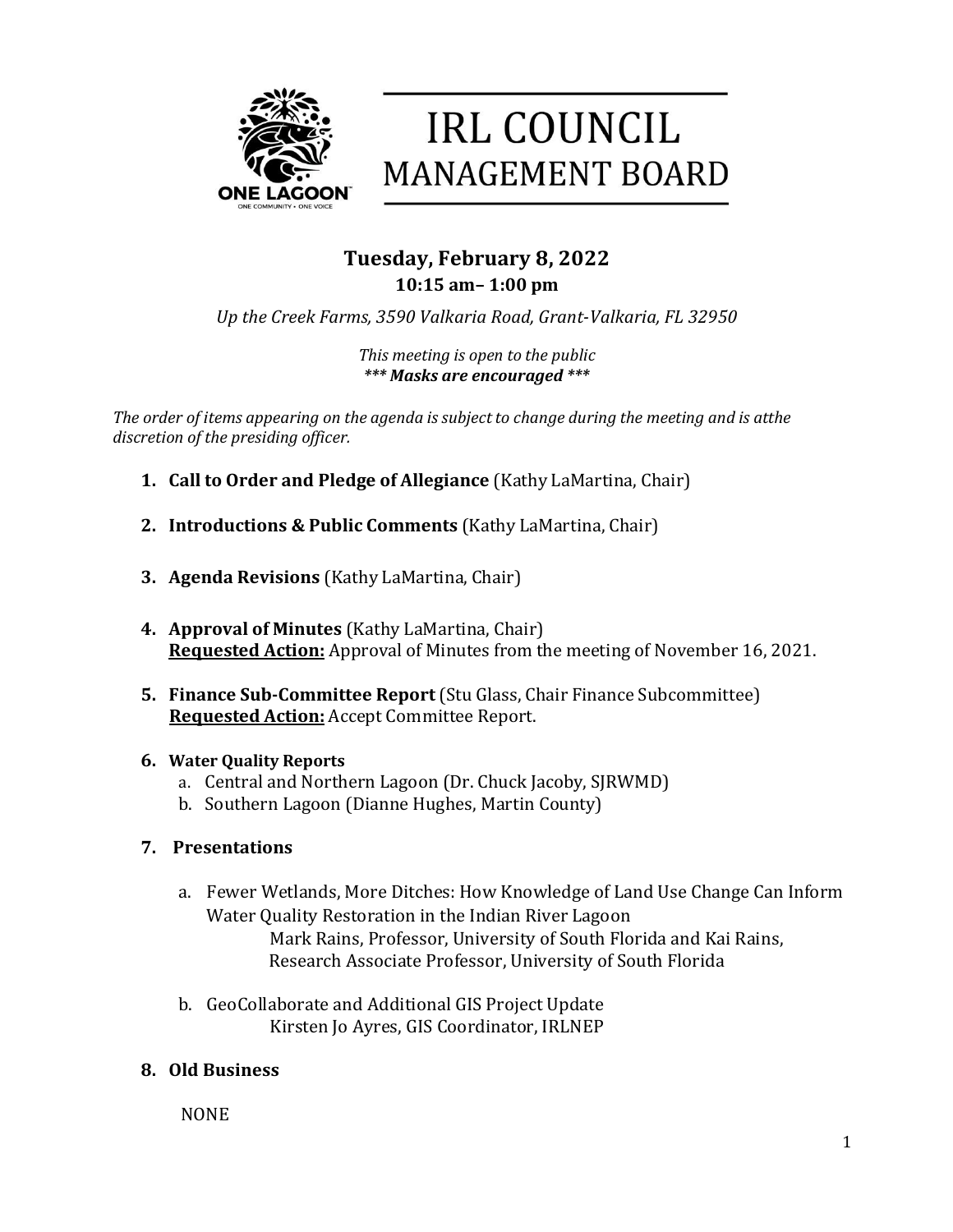#### **9. New Business**

- a. Election of Officers (Duane De Freese) **Requested Action:** Elect Chair and Vice Chair for Calendar Year 2022 for the Management Board.
- b. Fiscal Year 2023 Tentative Budget (Daniel Kolodny) **Requested Action:** Recommend that the IRL Council Board of Directors approve the FY 2023 tentative budget by Resolution 2022–01, pursuant to Florida Statutes.
- c. Fiscal Year 2023 RFPs (Daniel Kolodny) **Requested Action:** Motion to recommend that the IRL Council Board of Directors accept the IRLNEP Management Conference recommendations and approve the final ranked list of proposals; fund the top proposals contingent and consistent with available funds and budgetary authority; and authorize staff to negotiate and enter into contracts with those applicants.
- d. Fiscal Year EPA Workplan and IRLNEP Business Plan (Daniel Kolodny) **Requested Action:** Recommend that the IRL Council Board of Directors authorize staff to finalize and submit the FY 2023 EPA Workplan and complete the IRLNEP Business Plan.
- e. Planning for Congressional Infrastructure Investment and Jobs Law (Duane De Freese) **Requested Action:** Discussion of procedures for identifying and funding eligible projects; recommend that the IRL Council Board of Directors authorize staff to develop and release a Request for Proposal or Request for Qualifications as appropriate.
- f. Committee Quorum Update (Duane De Freese) **Requested Action:** Review and discuss potential options and recommend that the IRL Council Board of Directors direct staff to make policy changes as directed.

## **10. IRLNEP Staff reports**

- a. IRL Project Update (Daniel Kolodny)
- b. Communications Report (Kathy Hill)
- c. Executive Director Report (Duane De Freese)

## **11. General Public Comment**

## **12. Adjourn**

Next Management Board Meeting: Tuesday, May 10, 2022